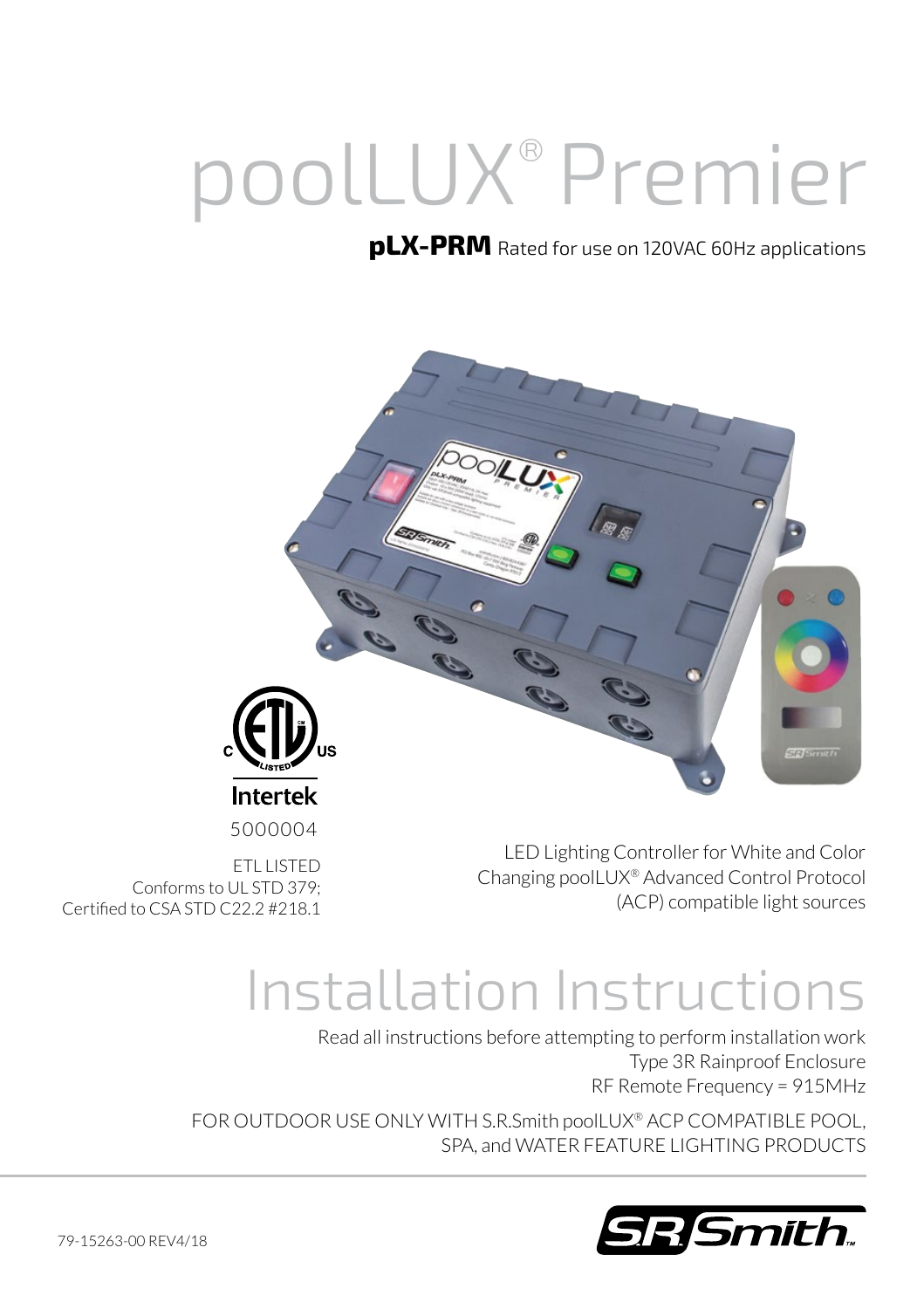# Contents

| Output wiring to poolLUX® ACP compatible light sources 8 |  |
|----------------------------------------------------------|--|
|                                                          |  |
|                                                          |  |
|                                                          |  |
|                                                          |  |
|                                                          |  |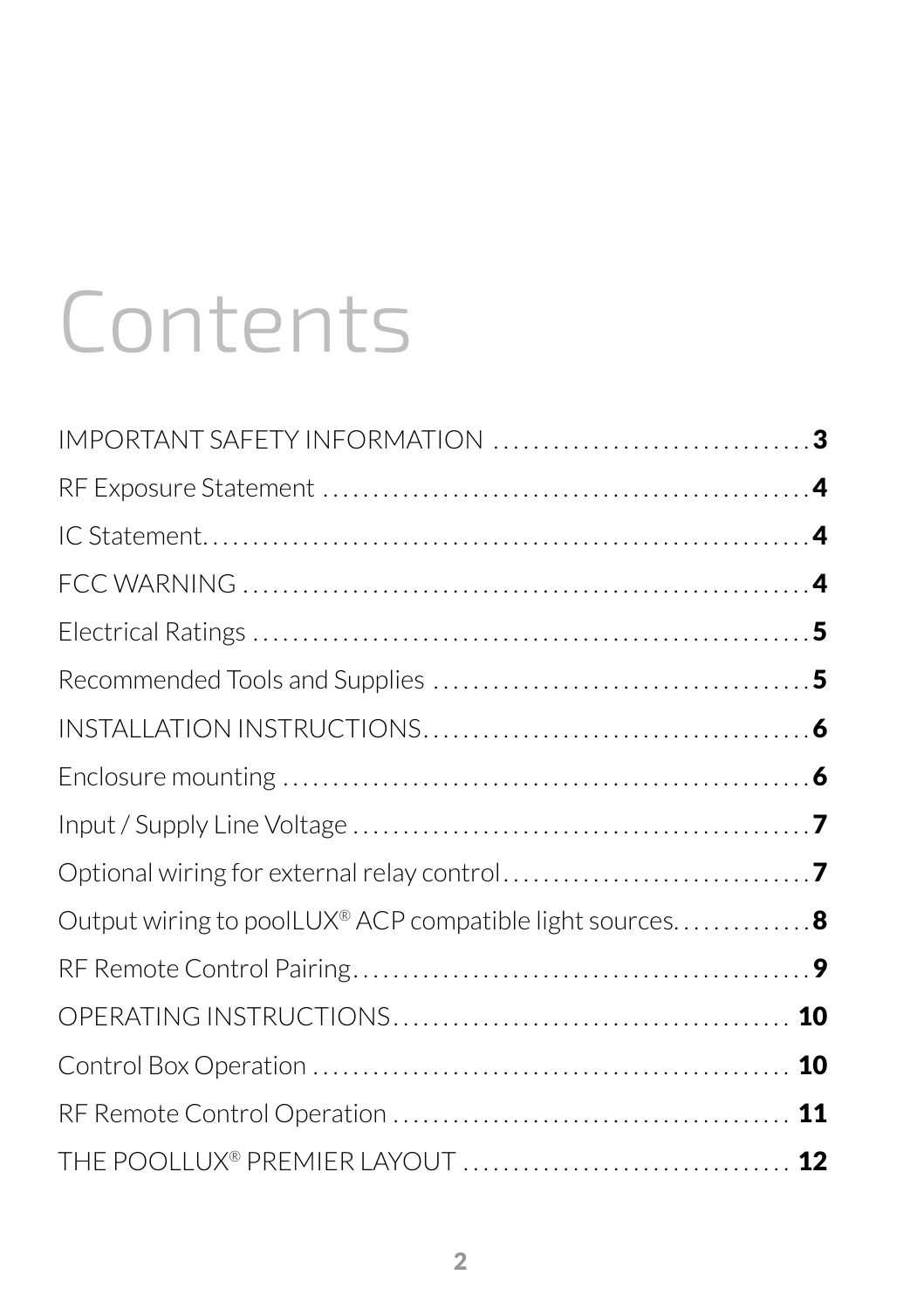## **IMPORTANT SAFETY INFORMATION**

#### CAUTION: POWER AND SIGNAL OUTPUT CONDUITS MUST BE NON-METALLIC

ATTENTION: CONDUITS POUR PUISSANCE DE SORTIE ET SORTIE SIGNAL DOIT ETRE NON METALLIQUE



**ELECTRICAL SHOCK HAZARD – SWITCH DOES NOT TURN OFF INPUT POWER.** Failure to disconnect input power before servicing can lead to serious injury, or death. Disconnect input power before servicing. Replace all parts and panels before reconnecting power and operating **DANGER – FAILURE TO FOLLOW THESE WARNINGS, INSTRUCTIONS, AND THE OWNER'S MANUAL MAY RESULT IN SERIOUS INJURY OR DEATH.**

Basic safety precautions shall be observed when installing and operating the poolLUX® Premier (Part Number pLX-PRM) and other associated equipment:

- 1. A qualified electrician must install the poolLUX® Premier in accordance with the NEC ANSI/ NFPA 70 and Article 680 requirements.
- 2. For proper operation, the poolLUX<sup>®</sup> Premier must be mounted on a vertical wall, planar, or vertical surface oriented with the conduit openings at the bottom. The enclosure must be not less than 4 inches above the ground level, pool deck, or not less than 8 inches above the maximum pool water level, whichever provides the greater elevation. Unit must be positioned not less than 4 feet (1.2 m) from the inside wall of the pool unless separated from the pool by a solid fence, wall, or other permanent barrier.
- 3. ONLY USE COPPER CONDUCTORS.
- 4. Do not exceed the maximum ratings of individual output channels, components, wiring devices, and current carrying capacity of conductors.
- 5. The FLED Series Underwater Luminaires and CLS-2is are water feature light sources intended for use with this controller and are Article 680 of the National Electrical Code compliant and do not need to be bonded due to their polymeric or isolated application design.
- 6. This device should never operate equipment that could cause property damage, bodily injury, or death should it be activated unexpectedly.
- 7. Use with branch circuit breakers with 15 amperes or less.
- 8. Must be used with an approved ground-fault circuit interrupter (GFCI).
- 9. Use rain-tight or wet location hubs that comply with the requirements in the standard for conduit, tubing, and cable fittings (UL514b) only.
- 10. The conduit hub is to be connected to the power input conduit before the hub is connected to the enclosure.
- 11. Never allow children to operate the poolLUX® Premier unsupervised.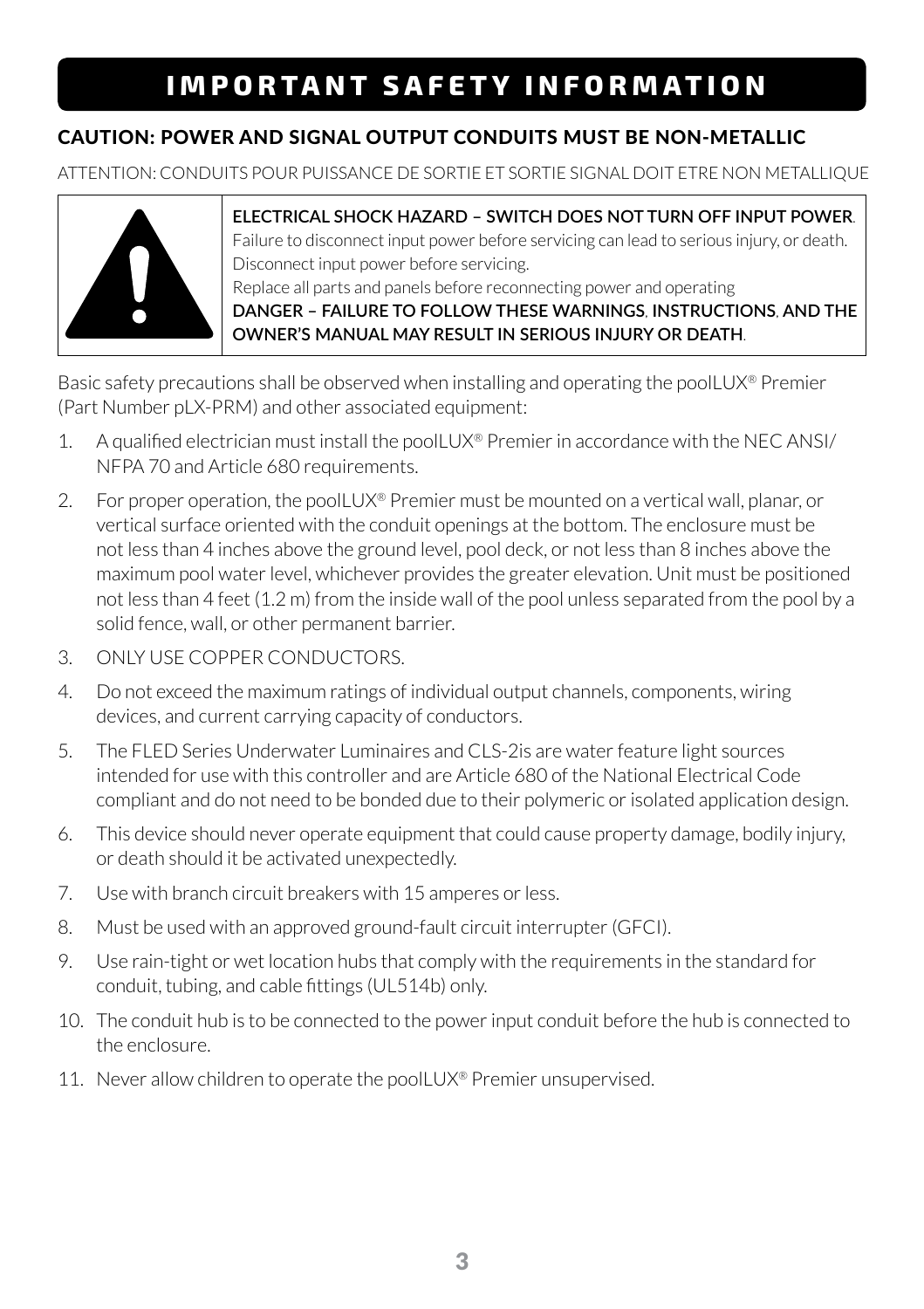## **RF Exposure Statement**

To maintain compliance with FCC's RF Exposure guidelines, this equipment should be installed and operated with minimum distance of 20cm between the radiator and your body. Only use the supplied antenna.

## **IC Statement**

This device complies with Industry Canada license-exempt RSS standard(s). Operation is subject to the following two conditions:

(1) this device may not cause interference, and (2) this device must accept any interference, including interference that may cause undesired operation of the device.

Le présentappareilestconforme aux CNR d'Industrie Canada applicables aux appareils radio exempts de licence. L'exploitationestautorisée aux deux conditions suivantes:

(1) l'appareil ne doit pas produire de brouillage, et (2) l'utilisateur de l'appareildoit accepter tout brouillageradioélectriquesubi, mêmesi le brouillageest susceptible d'encompromettre le fonctionnement.

## **FCC WARNING**

- 1. This device complies with Part 15 of the FCC Rules. Operation is subject to the following two conditions: (1) this device may not cause harmful interference, and (2) this device must accept any interference received, including interference that may cause undesired operation.
- 2. Changes or modifications not expressly approved by S.R.Smith, LLC will void the user's authority to operate the equipment.

NOTE: This equipment has been tested and found to comply with the limits for a Class B digital device, pursuant to Part 15 of the FCC Rules. These limits are designed to provide reasonable protection against harmful interference in a residential installation. This equipment generates, uses and can radiate radio frequency energy and, if not installed and used in accordance with the instructions, may cause harmful interference to radio communications. However, there is no guarantee that interference will not occur in a particular installation. If this equipment causes harmful interference to radio or television reception, which can be determined by turning the equipment off and on, the user is encouraged to try to correct the interference by one or more of the following measures:

- Reorient or relocate the receiving antenna.
- Increase the separation between the equipment and receiver.
- Connect the equipment on a different circuit than that of the receiver.
- Consult the dealer or an experienced Radio and Television Technician for help.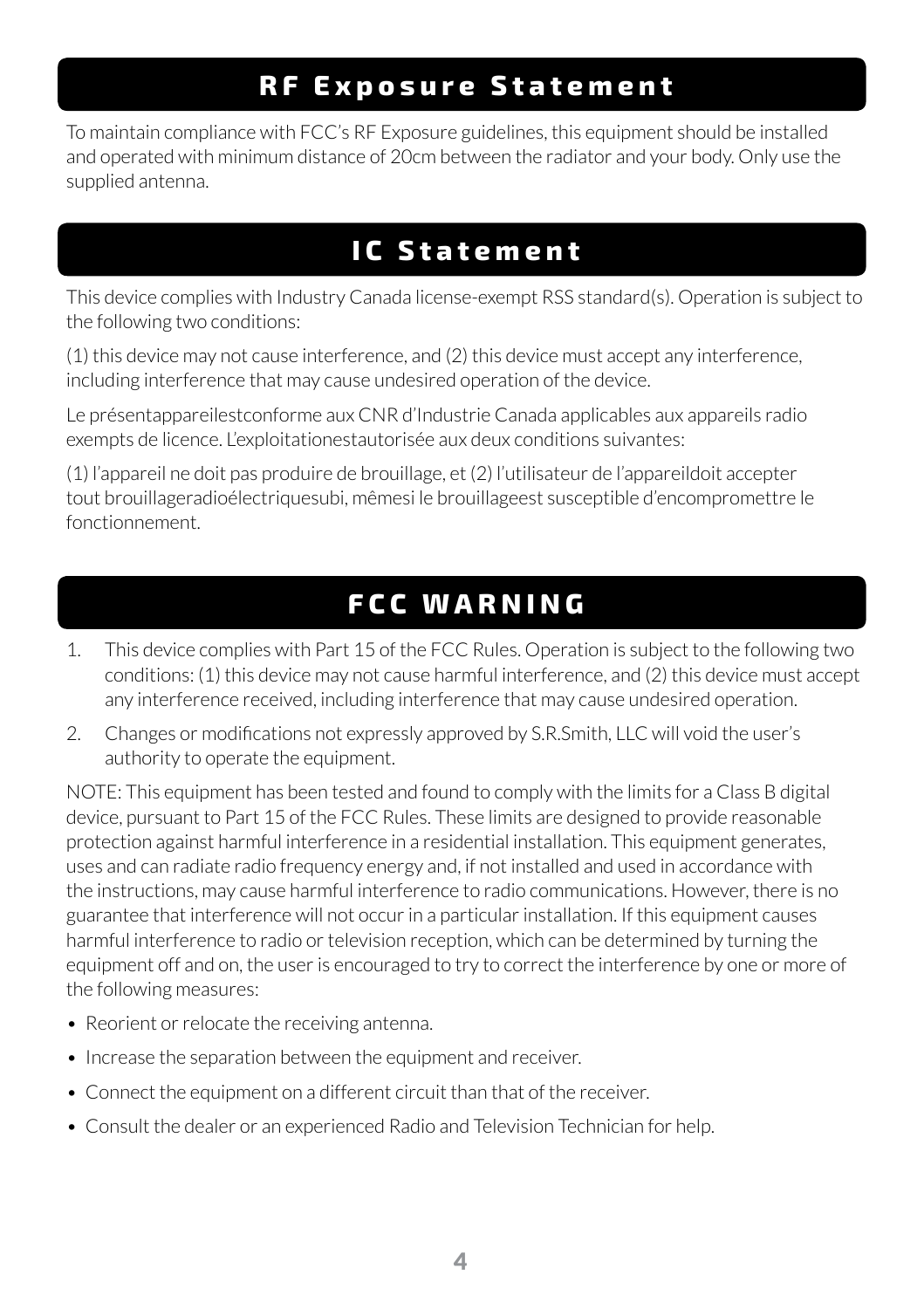## **Electrical Ratings**

Do not exceed the maximum electrical output rating of each unit listed below.

#### Input

100 - 120VAC 50/60Hz, 2A max.

For safety reasons, a GFCI protected circuit must be used to power the poolLUX<sup>®</sup> Premier.

- Connect the GFCI load Hot to the poolLUX® Premier Hot input terminal.
- Connect the GFCI load Neutral to the poolLUX® Premier Neutral input terminal.
- Connect the Earth ground (Green) from the GFCI Ground line to the Ground line of the poolLUX® Premier.

#### **Output**

Each of the poolLUX® Premier output channels is rated up to 0.58A @ 12VAC rms. or 7W max.

Do not exceed the maximum electrical rating of 70W (7W x 10 ports = 70W combined output) for the combined individual output ports on the poolLUX® Premier.

Only use with S.R.Smith poolLUX® ACP compatible LED lights and water features.

#### Thermal Cutoff

The poolLUX® Premier will take self-preservation measures during operation and will shut down if the unit overheats. During this shutdown, the poolLUX® Premier will behave in the following manner:

- The lights will be turned off
- The "OH" will be displayed on the front panel.
- The RF Remote and the front panel buttons will be disabled.

Once normal operating temperatures have been reached, the unit will shift into recovery mode and display "OF." The lights will remain off until activated via the RF Remote or the manual front panel buttons.

## **Recommended Tools and Supplies**

- 1. Circular hole saw/s for installation of 3/4" and/or 1" non-metallic conduit. (No spade bits)
- 2. Application appropriate and approved 'rain-tight' or 'wet location' conduit hubs.
- 3. Extra Duct Seal for high count, multi conduit installations.

\* **Note:** It is recommended to hand tighten all screw terminals and screw fasteners inside the enclosure and front cover until snug and secure. Be sure not to overtighten as permanent damage may occur.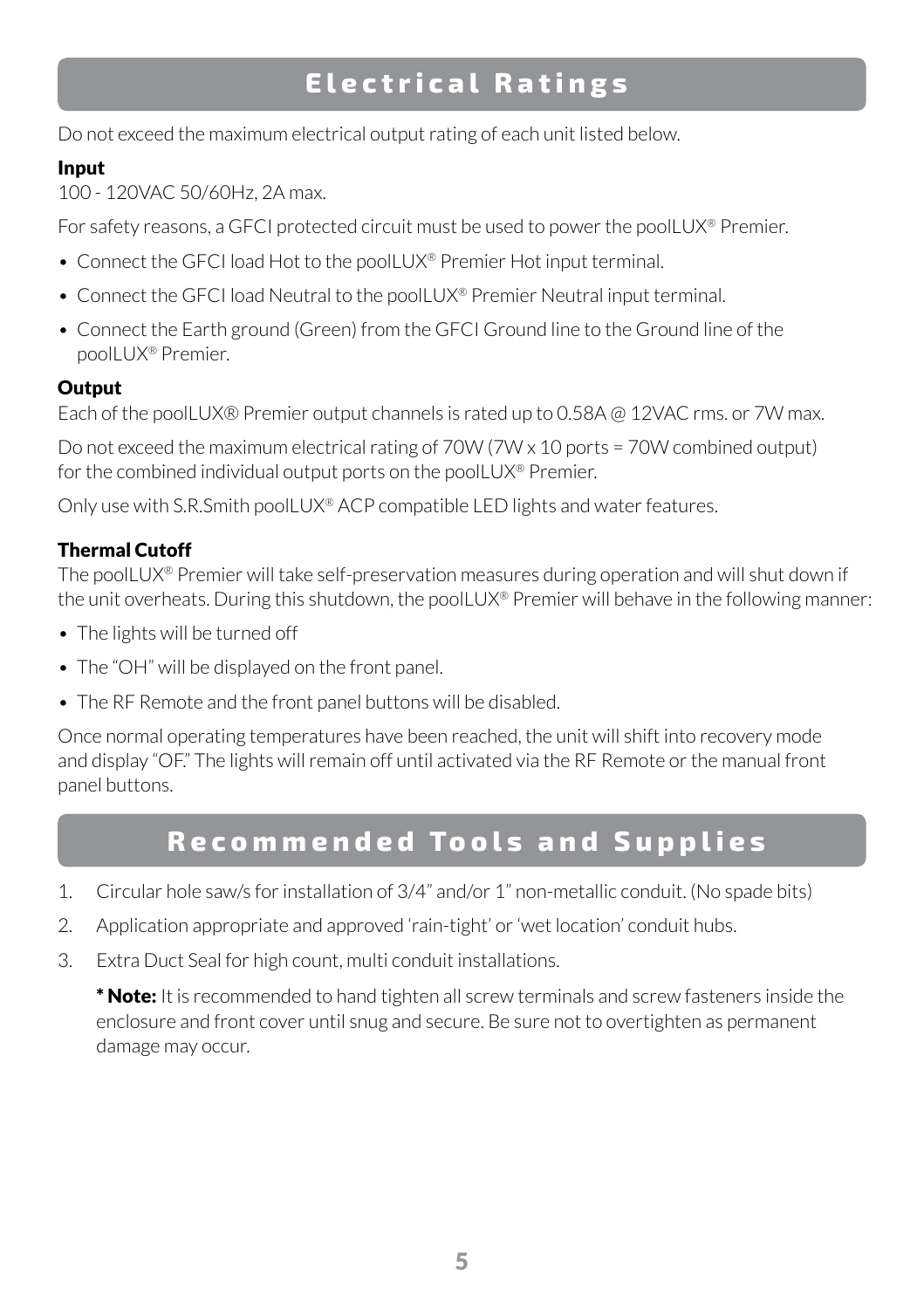## **INSTALLATION INSTRUCTIONS**

#### **WARNING**

- TURN OFF INCOMING POWER BEFORE SERVICING EQUIPMENT.
- ALL INSTALLATION AND MAINTENANCE WORK MUST BE PERFORMED BY QUALIFIED ELECTRICAL PERSONNEL ONLY.
- VERIFY ALL ELECTRICAL RATINGS BEFORE INSTALLATION IS COMPLETE.

#### **Enclosure Mounting**

- 1. Locate the poolLUX® Premier on a wall in an appropriate area for a swimming pool light controller or low voltage power source as referenced in #2 of the "Important Safety Information" section on page 3.
- 2. The power input and output conduits need to be run separate to this location.
- 3. Allow for enough room on the wall surface that only the stand-off mounting tabs will contact the wall and that a minimum of 9/32" (7.2mm) air gap is maintained between the back of the unit and the wall. Using the four mounting tabs on the corners of the enclosure, mark and drill holes for #10 screws.
- 4. Mount the poolLUX<sup>®</sup> Premier enclosure securely to the wall, using the screw locations.

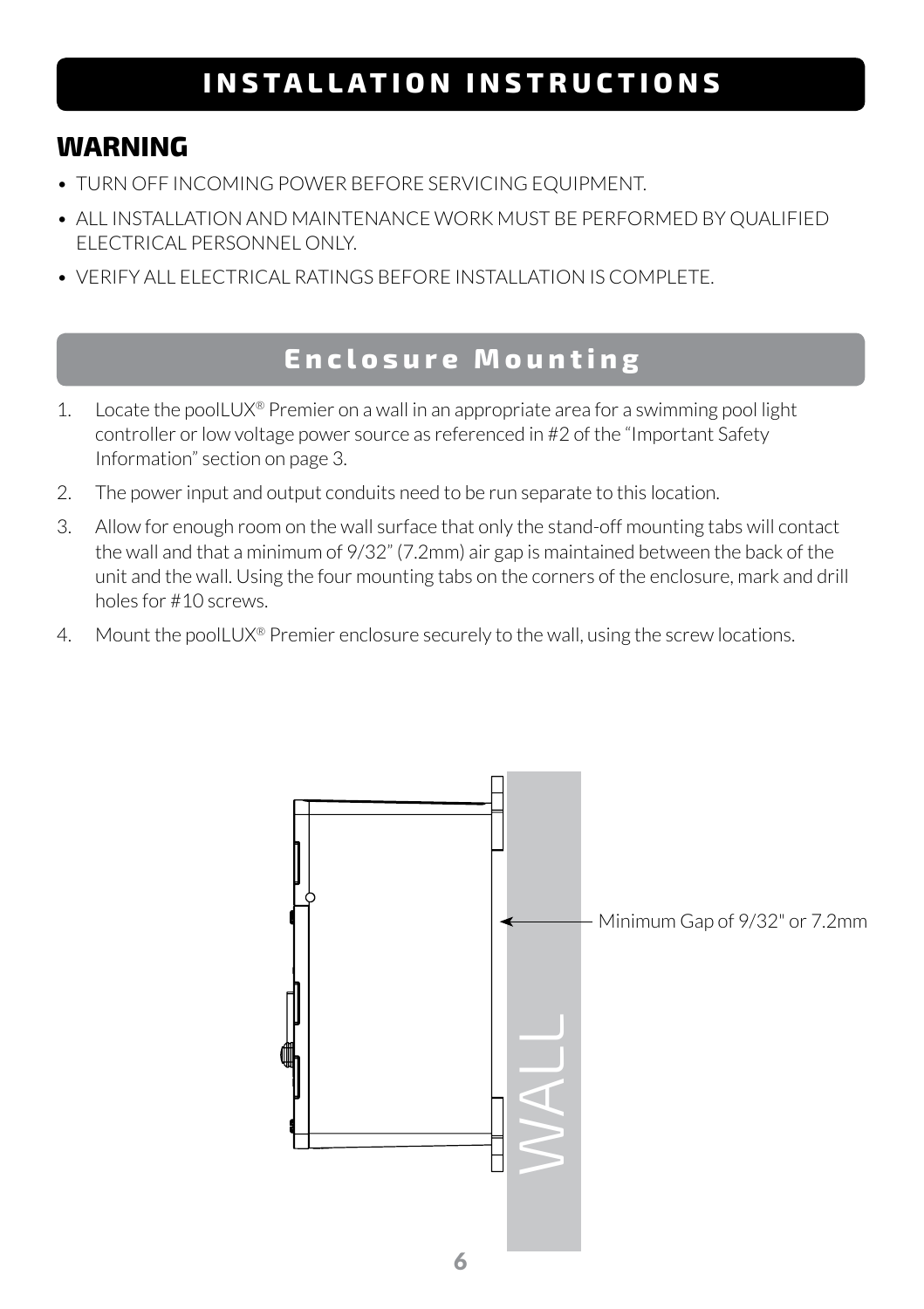## **Input / Supply Line Voltage**

- 1. Open the enclosure by unscrewing the six (6) panel cover screws with a straight blade screwdriver; DO NOT USE A POWER DRIVER.
- 2. Open the cover and support it. DO NOT LET IT HANG BY THE ATTACHED CABLES.
- 3. Carefully detach the ribbon cable by gently pulling it from the connector straight out from the PC board.
- 4. Place cover panel in a safe area to avoid damage.
- 5. Loosen and remove the metal "Isolation Barrier" mounting screw on the right side of the barrier plate. Once unscrewed, the plate will pull straight out to allow easier access to the conduit knockout locations. \*Note – Once all conduits are connected, replace the barrier plate and reattach with the removed mounting screw from the right side. Hand tighten until secure.
- 6. Bring supply power conduit to the front (preferred) or back left input power conduit knockout. No output connections are allowed through these locations.
- 7. Open the knockout location with a hole saw (depending on conduit hub size) for use with  $\frac{3}{4}$ " or 1" conduit.
- 8. Attach an approved 'rain-tight' or 'wet location' hub to the conduit first, then attach hub to the enclosure.
- 9. Bring the GFCI protected, 15A max, supply voltage to the supply line voltage wiring board on the left side of the unit. The clear plastic input wiring terminal cover will need to be snapped out and removed in order to connect to the Hot, Neutral, and Ground terminals. Once the power input connections are secure, replace the terminal cover to prevent accidental contact.

## **Optional Wiring for External Relay Control**

- 1. The poolLUX® Premier allows for standard (off/on) color mode control through a 3rd party, external controller. By connecting the two 'relay' terminals to a 'dry contactor' relay (or switch) on an external controller, the poolLUX<sup>®</sup> Premier will advance the color one mode at a time when the dry contactor is closed and opened once within 1.5 seconds.
- 2. A "soft off" mode can be enabled by a close and latching of the terminal contacts for more than 1.5 seconds. Operation will resume when terminals are unlatched for more than 2 seconds at the same brightness and color.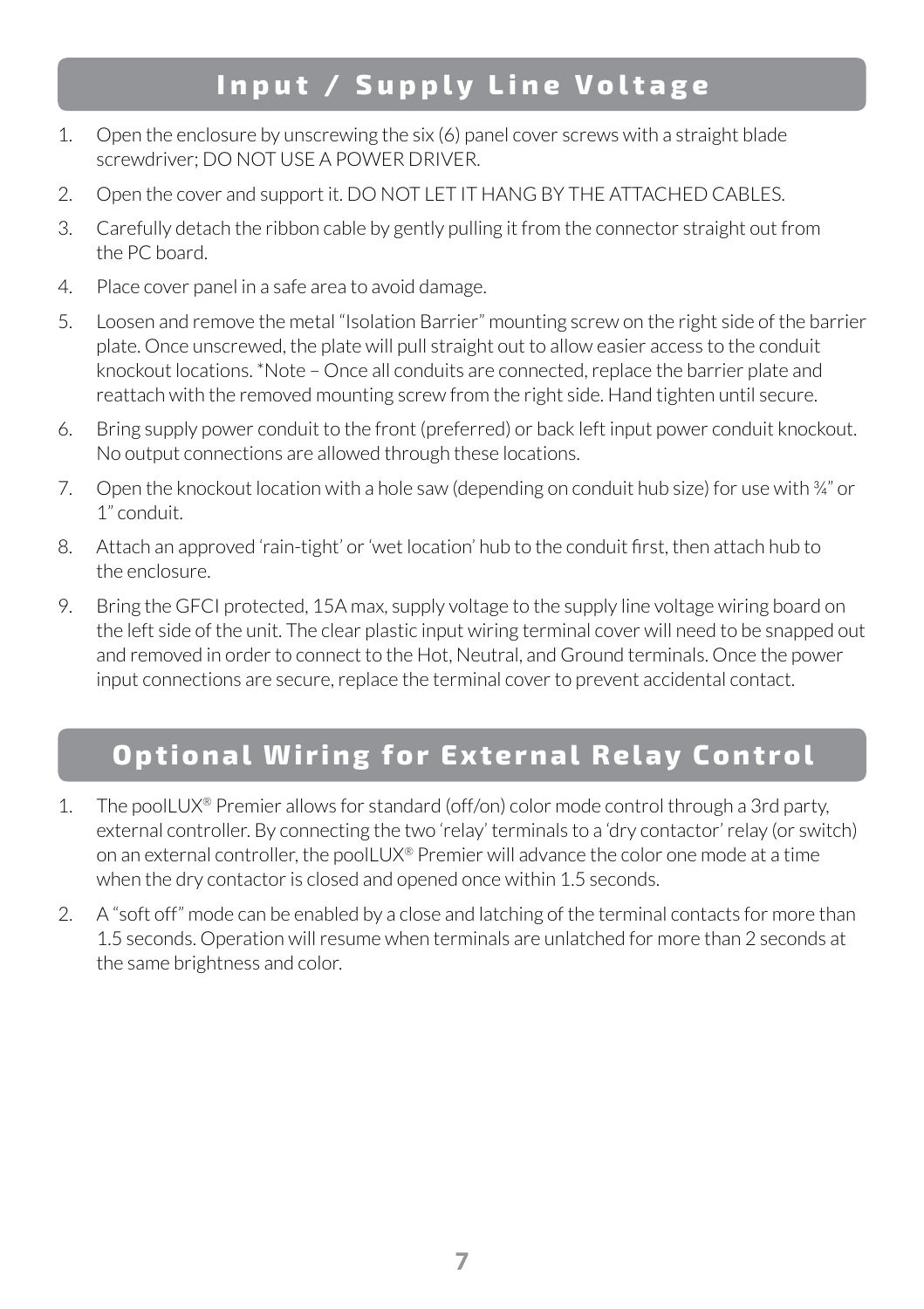## **Output Wiring to poolLUX® ACP-Compatible Light Sources:**

- 1. The poolLUX® Premier supports ten (10), 7W output circuits. Each circuit can power one (1) kelo (KLED-C or KLED-W), or one (1) Treo (FLED-C-TR or FLED-W-TR), or one (1) Fiberglass (FLED-C-FG or FLED-W-FG), or one (1) CLS-2is water feature. The ports can also support up to three (3) Treo Micro (FLED-TM-C or FLED-TM-W). The singular or cumulative light load must never exceed the 7W port capacity.
- 2. The enclosure provides six (6) output conduit locations. If additional conduit terminations are required, an approved junction box may be used as a termination point and multiple output cables may be run through a single feeder conduit to the poolLUX® Premier.
- 3. Open the necessary output knockout locations with a hole saw for use with  $\frac{3}{4}$ " or 1" conduit.
- 4. Bring output conduits to the knockout locations opened in the previous step. Any conduit used as output wiring runs between the lights and poolLUX® Premier and any external controller shall be Non-Metallic (polymeric).

#### ATTENTION : LES CONDUITS DOIVENT ÊTRE RELIÉS PAR LA MASSE

- 5. Attach an approved 'Rain-tight' or 'wet location' hub to the conduit first, and then attach hub to the enclosure. Once all conduits are connected, replace the barrier plate and reattach with the mounting screw from the right side. Tighten to 15 in/lbs.
- 6. Install the poolLUX<sup>®</sup> ACP compatible lights as per instructions with the low voltage wiring pulled to the poolLUX® Premier and trimmed to length, leave 24 to 36 inches of slack for future service work. Each light will need to have each of its conductors stripped back approx. ¼".
- 7. Securely connect each light's two conductor cord to an empty output channel screw terminal location. It does not make a difference which wire is assigned to the channel's terminal as long as both wires fill the output position and are not bridged to an adjacent channel. Hand tighten all terminal screws until snug and secure.
- 8. Once all lights are securely connected, use a small quantity of the included Duct Seal material (grey putty) around the cables to seal the conduits and prevent circulation of air between the conduits and the enclosure.
- 9. After the conduits are sealed, do a final inspection for potential wiring issues to correct. Once inspected, prepare the cover panel for reattachment. Confirm orientation of the ribbon cable's key guide and gently insert the connector until seated; do not rock the connector side to side.
- 10. Align cover panel over the enclosure opening and evenly screw down the six (6) screws until snug and gasket makes good contact all around with enclosure. DO NOT USE A POWER DRIVER.
- 11. Energize the input supply voltage.
- 12. Turn on the power switch of poolLUX® Premier. Once the unit completes the power-on cycle, the digital display will display "OK" if everything is connected correctly.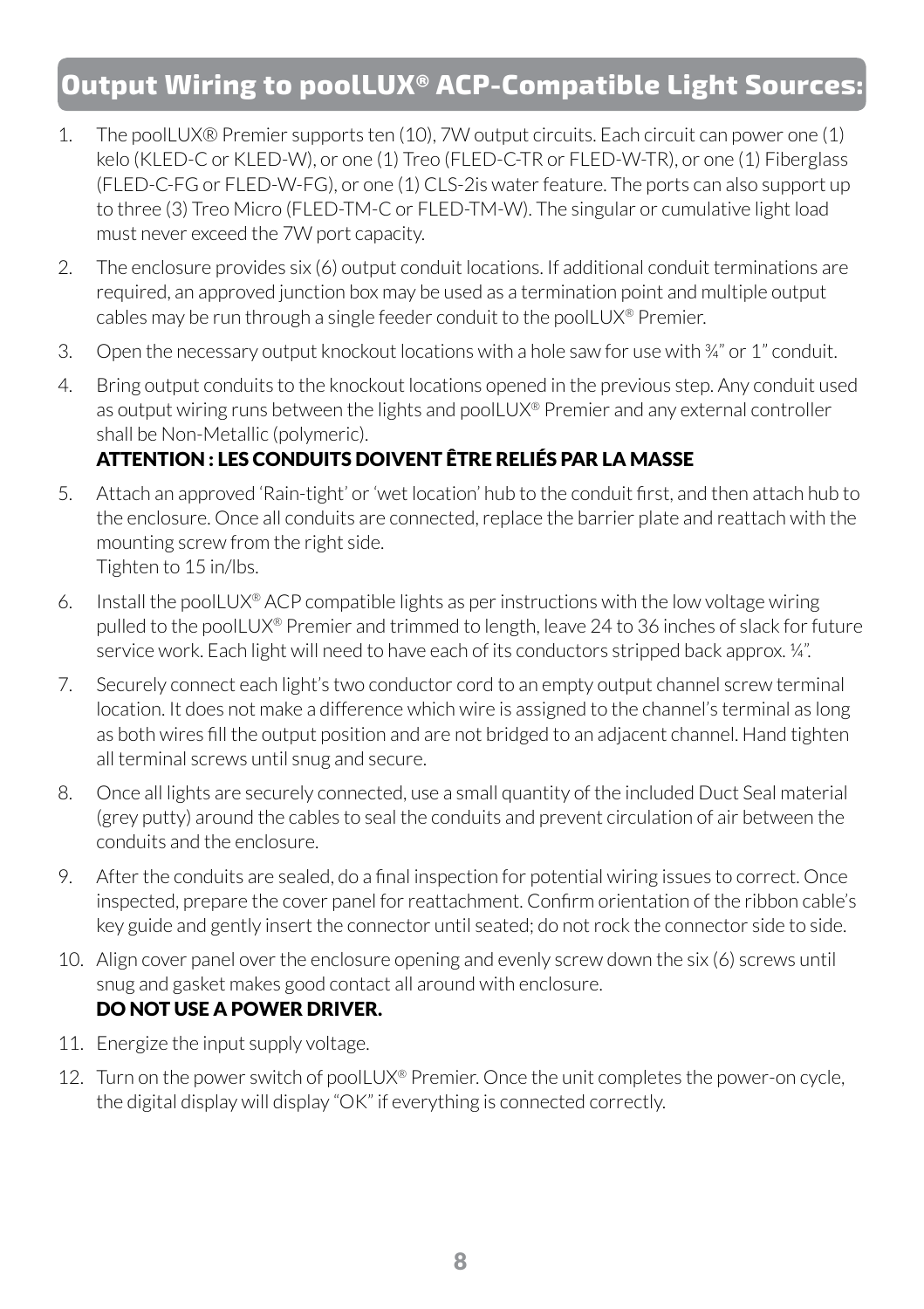## **RF Remote Control Pairing**

The RF remote control must first be paired to the poolLUX® Premier before it can be used properly.



#### Pairing Process:

- Press and hold the color mode button (Number 1) on the RF remote for more than 3 seconds to begin the pairing process. The LED display will display "RF" showing pairing is in progress.
- Press and hold the dimming and RF pairing button (Number 2) on the poolLUX® Premier until the 'RF' symbol disappears indicating the remote is now paired.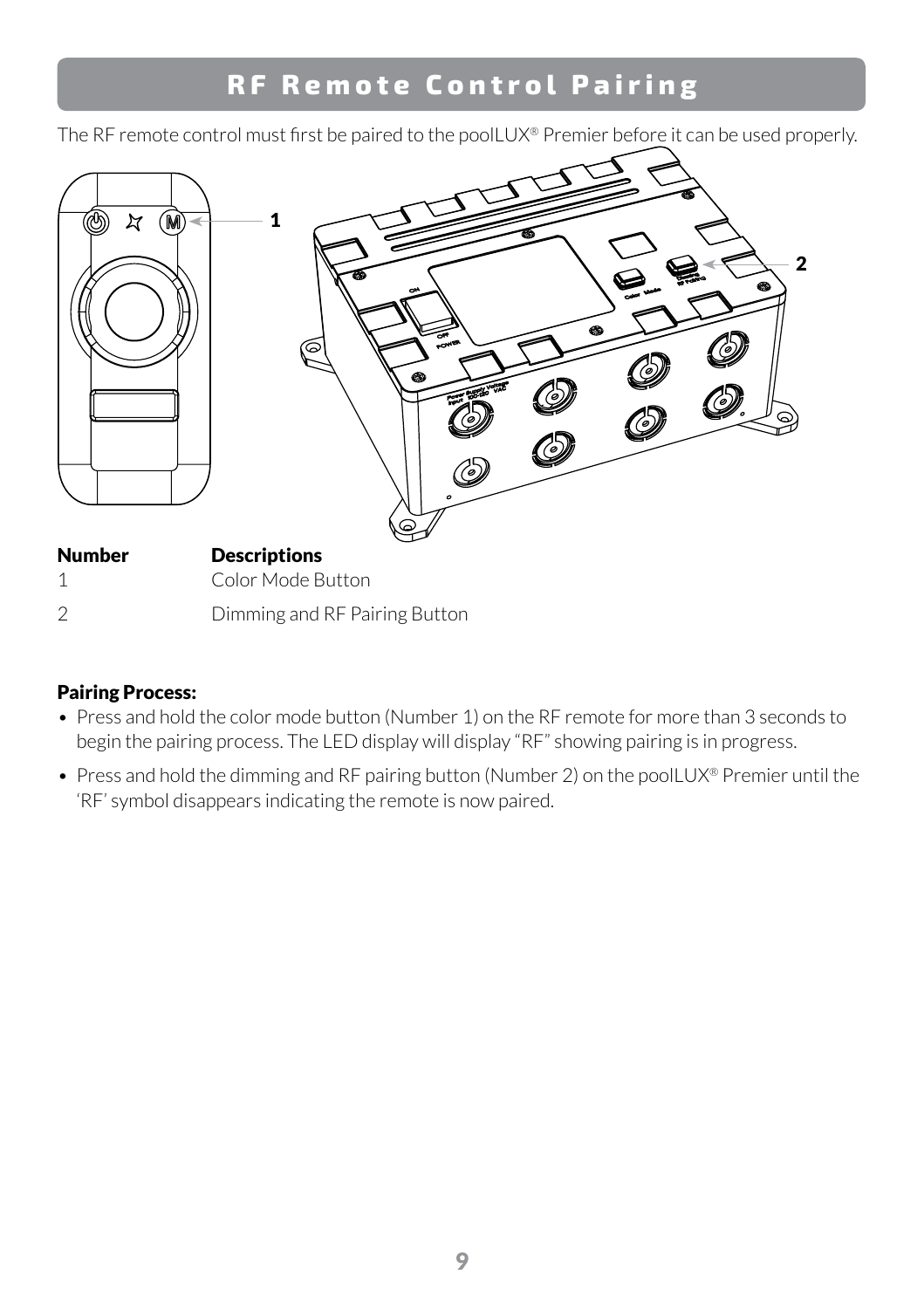## **OPERATING INSTRUCTIONS**

#### **Control Box Operation:**



The master power switch (number  $1$ ) will turn red when the poolLUX<sup>®</sup> Premier is on. The display (number 2) will display the following:

| Number        | <b>Descriptions</b>                        |
|---------------|--------------------------------------------|
| ON            | ( )n                                       |
| OF            | Off (standby)                              |
| number 1 to 8 | Mode number when the color mode is changed |
|               | number 0 to 15 Additional dimming levels   |

The color mode button (number 3) cycles through the 8 preprogrammed color modes:

| <b>Color Mode Selection Guide</b> |                   | Mode 5 | <b>Red</b> |
|-----------------------------------|-------------------|--------|------------|
| Mode 1                            | Soft Color Change | Mode 6 | Amber      |
| Mode 2                            | White             | Mode 7 | Magenta    |
| Mode 3                            | <b>Blue</b>       | Mode 8 | Party Mode |
| Mode 4                            | Green             |        |            |

The dimming button (number 4) cycles the lights through the 15 dimming levels. Level  $15$  = full output, Level  $0$  = off.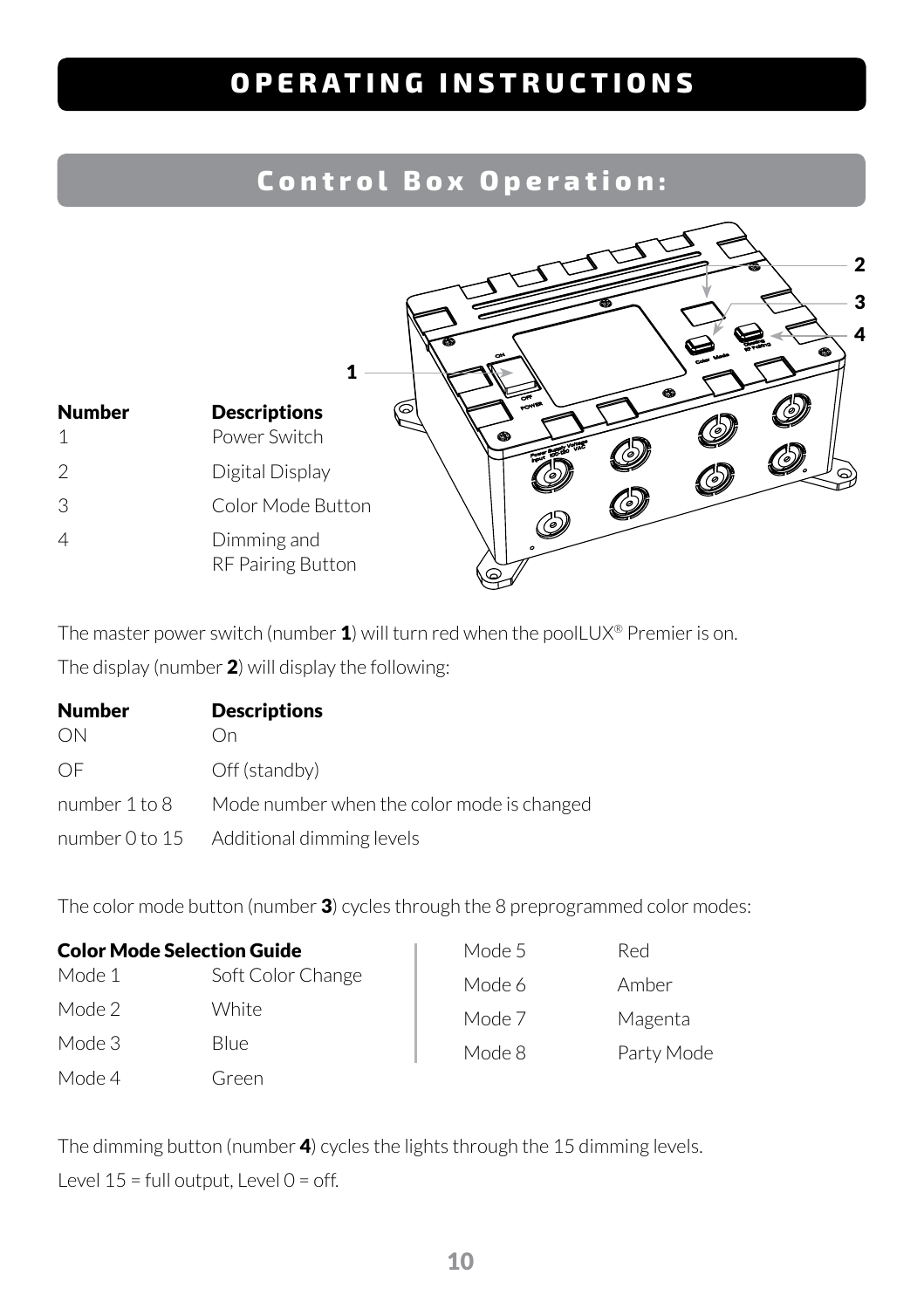#### **RF Remote Control Operation:**

| Number        | <b>Descriptions</b> |
|---------------|---------------------|
|               | Power Button        |
| $\mathcal{P}$ | Color Mode Button   |
| 3             | Color Ring          |
|               | Dimming Bar         |

Pressing the red power button (number  $\mathbf{1}$ ) on the remote will turn the lights on and off. When the lights are in the off state the LED display will show 'OF' (off).

\***Note:** The remote control will go into sleep mode when it has not been used in 30 seconds. Wake the remote by pressing the power button (number  $\mathbf{1}$ ) on the remote control once before resuming normal operation.

The color mode button (number  $2$ ) cycles through 6 predefined colors and 2 lighting shows:

#### Color Mode Selection Guide

| Mode 1 | Soft Color Change | Mode 5 | Red        |
|--------|-------------------|--------|------------|
| Mode 2 | White             | Mode 6 | Amber      |
| Mode 3 | <b>Blue</b>       | Mode 7 | Magenta    |
| Mode 4 | Green             | Mode 8 | Party Mode |

The color ring (number 3) is used to adjust the color of the lights by touching the desired color on the ring. White light can be selected by touching the center dot in the middle of the color ring.

The dimming bar (number  $\mathbf{4}$ ) at the bottom of the remote control allows for a person to control the brightness of the lights from 0 to 100%.

- Sliding a finger from the left end to the right end of the bar will increase the brightness of the lights in 25% increments to 100% brightness.
- Sliding a finger from the right end to left end of the bar will decrease the brightness of the lights in 25% increments to "Off".

\*Note: Finer control of dimming (15 levels) can be accessed directly on the front panel of the poolLUX® Premier control box - see page 10.

\*Please Note: The remote control is highly water resistant. It will float if accidently dropped in water. It is not recommended to let the remote control float or be submerged under water for any length of time as it is not waterproof.